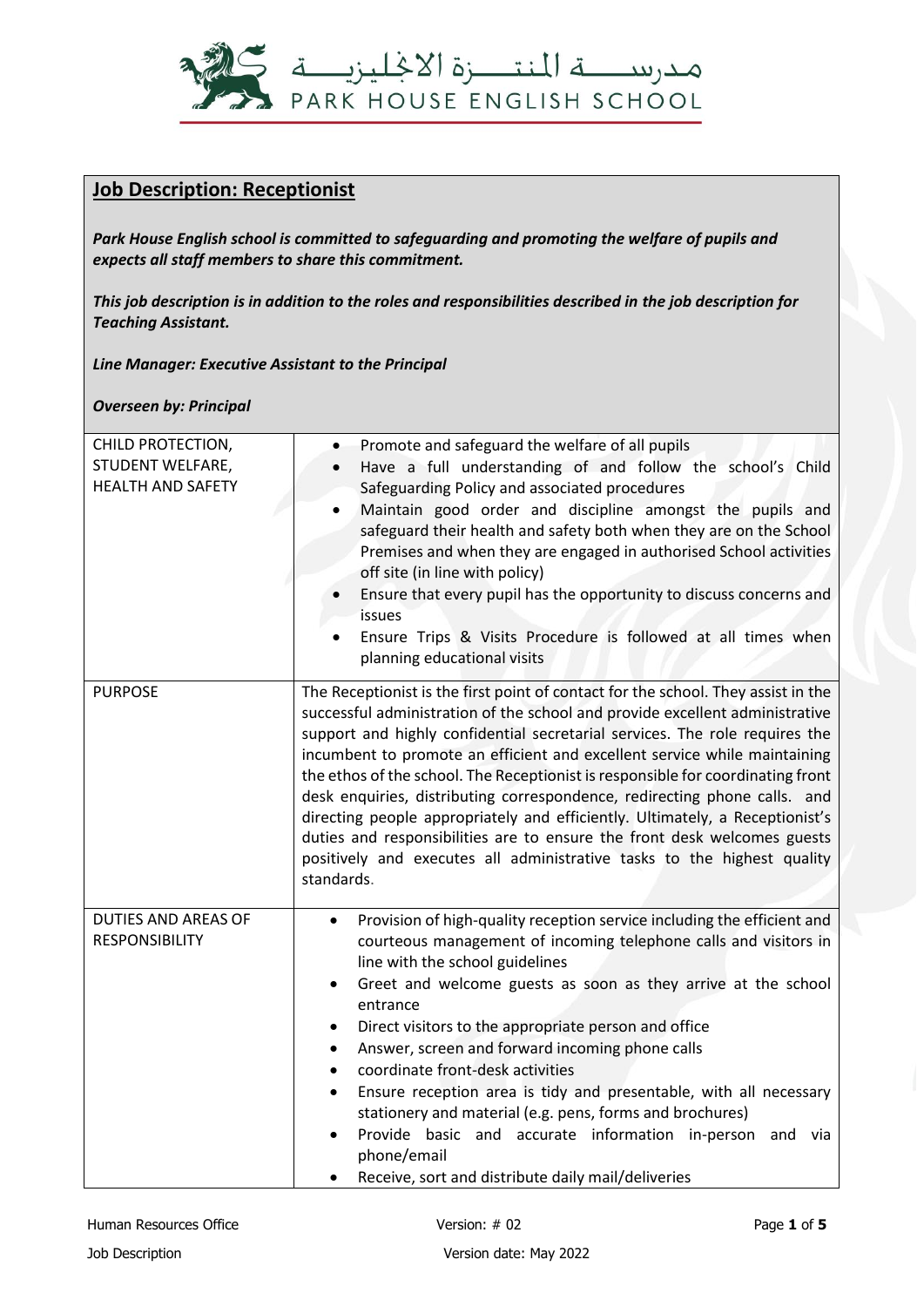

|                             | administrative support across the school for office staff and teachers<br>$\bullet$<br>Maintain office security by following safety procedures and<br>$\bullet$<br>controlling access via the reception desk (monitor logbook, issue<br>visitor badges)<br>Order front office supplies and keep inventory of stock<br>$\bullet$<br>Update calendars and schedule meetings<br>Perform other clerical receptionist duties such<br>filing,<br>as<br>photocopying, transcribing and faxing<br>Attend appropriate Professional Development Courses<br>Initiate to improve the front office environment<br>$\bullet$<br>Assist with Open Days, Prize Giving and other school functions and<br>events |  |  |
|-----------------------------|------------------------------------------------------------------------------------------------------------------------------------------------------------------------------------------------------------------------------------------------------------------------------------------------------------------------------------------------------------------------------------------------------------------------------------------------------------------------------------------------------------------------------------------------------------------------------------------------------------------------------------------------------------------------------------------------|--|--|
|                             | <b>Health and Safety</b>                                                                                                                                                                                                                                                                                                                                                                                                                                                                                                                                                                                                                                                                       |  |  |
|                             | Emphasizes the importance of safety in all areas of the curriculum,                                                                                                                                                                                                                                                                                                                                                                                                                                                                                                                                                                                                                            |  |  |
|                             | communicating to the pupils the importance of a responsible                                                                                                                                                                                                                                                                                                                                                                                                                                                                                                                                                                                                                                    |  |  |
|                             | attitude towards personal safety, the safety of others and respect for<br>Park House English School's property and equipment<br>Safeguard Park House students                                                                                                                                                                                                                                                                                                                                                                                                                                                                                                                                  |  |  |
|                             |                                                                                                                                                                                                                                                                                                                                                                                                                                                                                                                                                                                                                                                                                                |  |  |
|                             | Take all necessary and reasonable precautions to protect students,                                                                                                                                                                                                                                                                                                                                                                                                                                                                                                                                                                                                                             |  |  |
|                             | equipment, materials, and facilities                                                                                                                                                                                                                                                                                                                                                                                                                                                                                                                                                                                                                                                           |  |  |
|                             | Assist in implementing all policies and rules governing student life                                                                                                                                                                                                                                                                                                                                                                                                                                                                                                                                                                                                                           |  |  |
|                             | and conduct                                                                                                                                                                                                                                                                                                                                                                                                                                                                                                                                                                                                                                                                                    |  |  |
|                             | Ensure that, all the necessary health and safety rules and procedures<br>are being followed                                                                                                                                                                                                                                                                                                                                                                                                                                                                                                                                                                                                    |  |  |
|                             | Maintain an awareness of all the health and safety measures to be<br>$\bullet$                                                                                                                                                                                                                                                                                                                                                                                                                                                                                                                                                                                                                 |  |  |
|                             | taken when in school                                                                                                                                                                                                                                                                                                                                                                                                                                                                                                                                                                                                                                                                           |  |  |
| <b>PROFILE</b>              | Secondary certificate<br>$\bullet$                                                                                                                                                                                                                                                                                                                                                                                                                                                                                                                                                                                                                                                             |  |  |
|                             | Fluency in English and Arabic essential<br>٠                                                                                                                                                                                                                                                                                                                                                                                                                                                                                                                                                                                                                                                   |  |  |
|                             | Minimum 2 years of working experience<br>$\bullet$                                                                                                                                                                                                                                                                                                                                                                                                                                                                                                                                                                                                                                             |  |  |
|                             | Proven work experience as a Receptionist, Front Office                                                                                                                                                                                                                                                                                                                                                                                                                                                                                                                                                                                                                                         |  |  |
|                             | Representative or similar role                                                                                                                                                                                                                                                                                                                                                                                                                                                                                                                                                                                                                                                                 |  |  |
| <b>SKILLS AND KNOWLEDGE</b> | <b>Competencies</b>                                                                                                                                                                                                                                                                                                                                                                                                                                                                                                                                                                                                                                                                            |  |  |
|                             | Excellent communication skills and command of the English                                                                                                                                                                                                                                                                                                                                                                                                                                                                                                                                                                                                                                      |  |  |
|                             | language, in spoken and written form. Fluency in Arabic essential                                                                                                                                                                                                                                                                                                                                                                                                                                                                                                                                                                                                                              |  |  |
|                             | Willing attitude to be a part of the school team<br>٠                                                                                                                                                                                                                                                                                                                                                                                                                                                                                                                                                                                                                                          |  |  |
|                             | Strong sense of professionalism<br>$\bullet$<br>Safeguarding and welfare of children<br>$\bullet$                                                                                                                                                                                                                                                                                                                                                                                                                                                                                                                                                                                              |  |  |
|                             | A collaborative team-player with excellent interpersonal skills                                                                                                                                                                                                                                                                                                                                                                                                                                                                                                                                                                                                                                |  |  |
|                             | Behavior management                                                                                                                                                                                                                                                                                                                                                                                                                                                                                                                                                                                                                                                                            |  |  |
|                             | Proficient computer skills, including Microsoft Office Suite (Word,<br>$\bullet$                                                                                                                                                                                                                                                                                                                                                                                                                                                                                                                                                                                                               |  |  |
|                             | PowerPoint, Outlook, and Excel)                                                                                                                                                                                                                                                                                                                                                                                                                                                                                                                                                                                                                                                                |  |  |
|                             | Hands-on experience with office equipment (e.g. scanners and<br>$\bullet$<br>printers)                                                                                                                                                                                                                                                                                                                                                                                                                                                                                                                                                                                                         |  |  |
|                             | Excellent organizational skills and ability to prioritize workload.<br>٠                                                                                                                                                                                                                                                                                                                                                                                                                                                                                                                                                                                                                       |  |  |
|                             | Excellent interpersonal and communication skills, in person,<br>$\bullet$                                                                                                                                                                                                                                                                                                                                                                                                                                                                                                                                                                                                                      |  |  |
|                             | telephone and written                                                                                                                                                                                                                                                                                                                                                                                                                                                                                                                                                                                                                                                                          |  |  |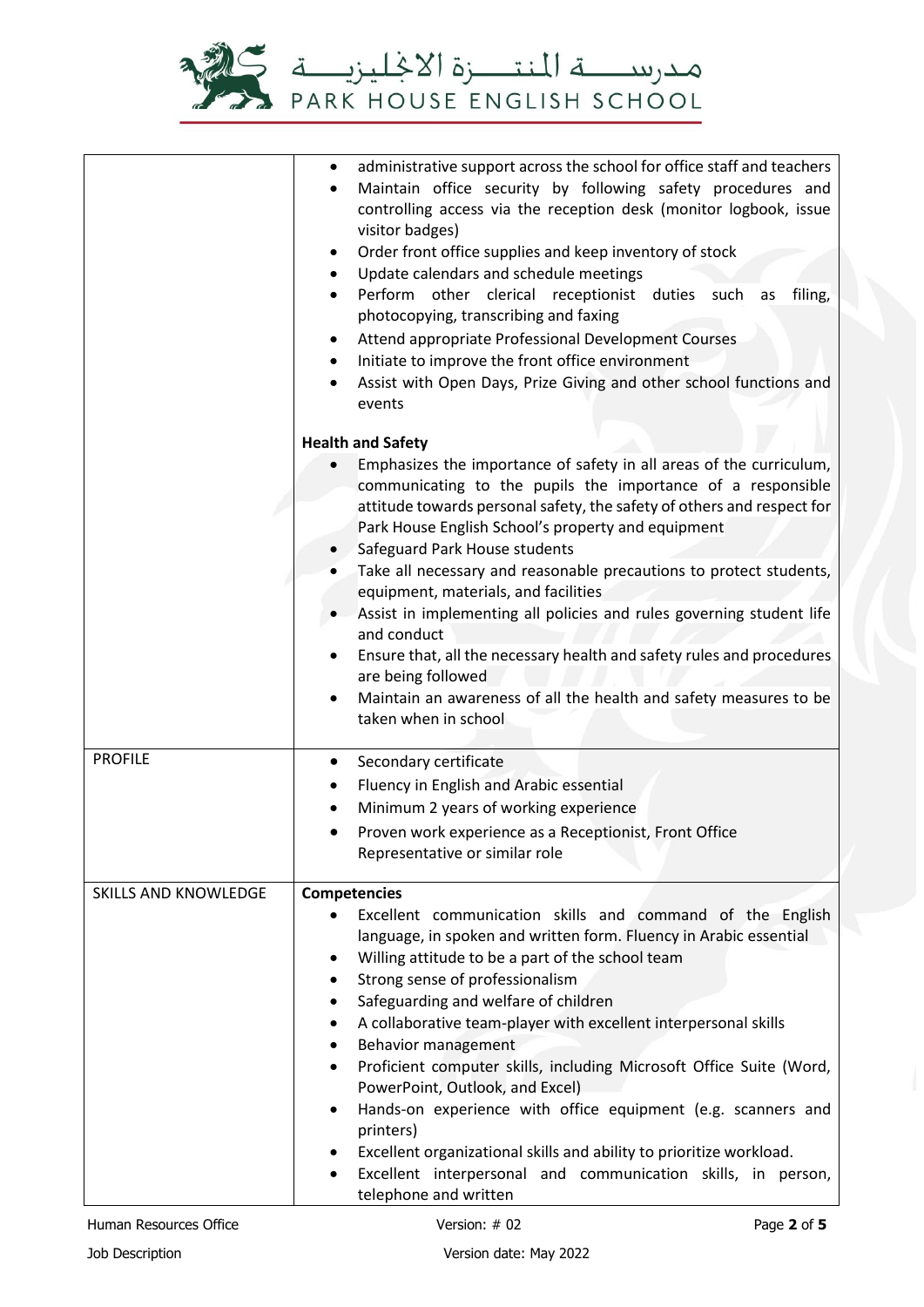

|              | Excellent Customer Service Skills, with the ability to use discretion,<br>$\bullet$<br>patience, tact and respect for confidentiality.<br>Ability to remain calm, composed and flexible within a busy and<br>$\bullet$<br>demanding environment<br>Ability to work effectively within a team and on own initiative<br>$\bullet$<br>Ability to be resourceful and proactive when issues arise<br>$\bullet$<br>Multitasking and time-management skills, with the ability to<br>$\bullet$<br>prioritize tasks<br>Ability to undertake a wide range of clerical, administrative and<br>$\bullet$<br>general duties<br>Must be accurate in recording details and make full use of the<br>$\bullet$<br><b>Schools Management Systems</b><br>Integrity and confidentiality to be maintained at all times<br>$\bullet$ |  |
|--------------|----------------------------------------------------------------------------------------------------------------------------------------------------------------------------------------------------------------------------------------------------------------------------------------------------------------------------------------------------------------------------------------------------------------------------------------------------------------------------------------------------------------------------------------------------------------------------------------------------------------------------------------------------------------------------------------------------------------------------------------------------------------------------------------------------------------|--|
|              | Show loyalty and commitment to school<br>$\bullet$                                                                                                                                                                                                                                                                                                                                                                                                                                                                                                                                                                                                                                                                                                                                                             |  |
|              | Professional attitude and appearance<br>$\bullet$                                                                                                                                                                                                                                                                                                                                                                                                                                                                                                                                                                                                                                                                                                                                                              |  |
|              | Ability to deal positively with children, parents and staff<br>$\bullet$<br>Sensitive, caring and responsive to the needs of young people<br>$\bullet$                                                                                                                                                                                                                                                                                                                                                                                                                                                                                                                                                                                                                                                         |  |
|              | Enthusiastic and good at motivating students<br>$\bullet$                                                                                                                                                                                                                                                                                                                                                                                                                                                                                                                                                                                                                                                                                                                                                      |  |
|              | Enthusiastic, self-motivated and self-initiator<br>$\bullet$                                                                                                                                                                                                                                                                                                                                                                                                                                                                                                                                                                                                                                                                                                                                                   |  |
|              | Willingness to undertake appropriate Professional Development                                                                                                                                                                                                                                                                                                                                                                                                                                                                                                                                                                                                                                                                                                                                                  |  |
|              | Assurance of total confidentiality and discretion<br>$\bullet$<br>Ability to deal with emergencies in a timely and effective manner,<br>$\bullet$                                                                                                                                                                                                                                                                                                                                                                                                                                                                                                                                                                                                                                                              |  |
|              | while streamlining office operations.                                                                                                                                                                                                                                                                                                                                                                                                                                                                                                                                                                                                                                                                                                                                                                          |  |
|              | Multitasking and stress management skills.<br>$\bullet$                                                                                                                                                                                                                                                                                                                                                                                                                                                                                                                                                                                                                                                                                                                                                        |  |
|              | Flexibility to work in shifts, if required                                                                                                                                                                                                                                                                                                                                                                                                                                                                                                                                                                                                                                                                                                                                                                     |  |
|              | <b>Attributes:</b>                                                                                                                                                                                                                                                                                                                                                                                                                                                                                                                                                                                                                                                                                                                                                                                             |  |
|              | Empathetic listener<br>$\bullet$<br>Integrity and confidentiality<br>Internationally minded<br><b>Emotional intelligence</b><br>Intercultural awareness, creative<br>$\bullet$<br>Flexible and a can-do attitude                                                                                                                                                                                                                                                                                                                                                                                                                                                                                                                                                                                               |  |
|              | Working knowledge of the Key Stage 1 and 2 curriculum<br>An understanding of the principles of child development and learning<br>processes and in particular barriers to learning<br>A good understanding of classroom roles and responsibilities                                                                                                                                                                                                                                                                                                                                                                                                                                                                                                                                                              |  |
| <b>OTHER</b> | Whilst every effort has been made to explain the main duties and<br>responsibilities of the post, each individual task undertaken may not be<br>identified.                                                                                                                                                                                                                                                                                                                                                                                                                                                                                                                                                                                                                                                    |  |
|              | Employees will be expected to comply with any reasonable request from a<br>manager to undertake work that is not specified in this job description.<br>Employees are expected to be courteous to colleagues and provide a<br>welcoming environment to visitors and telephone callers.                                                                                                                                                                                                                                                                                                                                                                                                                                                                                                                          |  |
|              | The school will endeavour to make any necessary reasonable adjustments to<br>the job and the working environment to enable access to employment                                                                                                                                                                                                                                                                                                                                                                                                                                                                                                                                                                                                                                                                |  |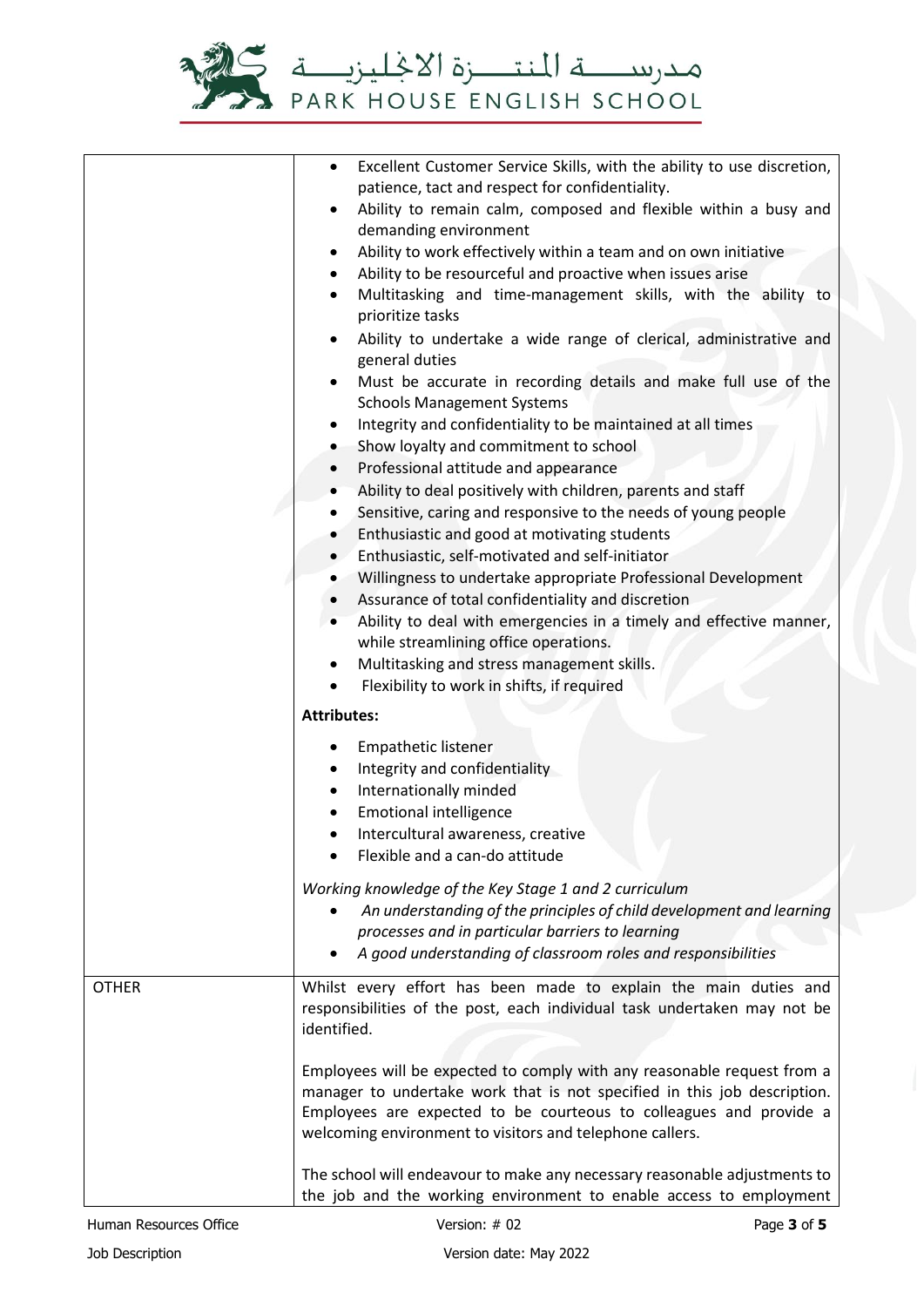

| opportunities for disabled job applicants or continued employment for any<br>employee who develops a disabling condition.                                                                                      |  |
|----------------------------------------------------------------------------------------------------------------------------------------------------------------------------------------------------------------|--|
| This job description is current at the date shown, but, in consultation with<br>you, may be changed by the Principal to reflect or anticipate changes in the<br>job commensurate with the grade and job title. |  |
| As a member of the staff of Park House you will need to comply with the<br>below:                                                                                                                              |  |
| Compliance with the school's Vision, Mission and Policies                                                                                                                                                      |  |
| Positive Professional Relationship with all staff members are<br>$\bullet$<br>maintained                                                                                                                       |  |
| Contact with students is on a strictly professional basis with the<br>$\bullet$<br>physical and emotional safety of students being of paramount<br>importance                                                  |  |
| The hours of work as arranged with the principal are strictly<br>$\bullet$<br>followed                                                                                                                         |  |
| This position entails working with information, much of which is<br>held in confidence. Under no circumstances is this confidentiality to<br>be compromised                                                    |  |

| <b>Approvals</b> |            |
|------------------|------------|
| Line Manager:    | Principal: |
| Employee:        | HR:        |

## **The International Schools Partnership**

Park House English School is part of The International Schools Partnership (ISP).

The International Schools Partnership (ISP) is a growing group of committed colleagues in financially responsible schools around the world, all of which aim to be the school of choice in their local area. Learning is at the heart of everything we do for our pupils, colleagues and parents. We are committed to getting better, all the time.

ISP was founded by an experienced team of committed educationalists and commercial operators who have worked together over many years. Our growing group of private schools located in the UK, the USA, Europe, Costa Rica, Chile, Colombia, Ecuador, the United Arab Emirates, Qatar, Malaysia, Mexico and Peru educate children and pupils from 2-18 years of age. We have now expanded to 45 schools delivering multiple curricula and building on local brands and reputations with around 45,000 pupils and 7,000 staff located across the globe.

We believe that successful schools are the ones that put learning at the heart of everything they do, always aiming to create rounded individuals that are able to forge successful careers and lives in a rapidly changing world. Our goal is to enable our schools as the leading school of choice in their local area. We are a truly international group working in different cultures and speaking different languages. We work across countries and cultures, too, by working with each other and with other schools and communities. At ISP we continue to